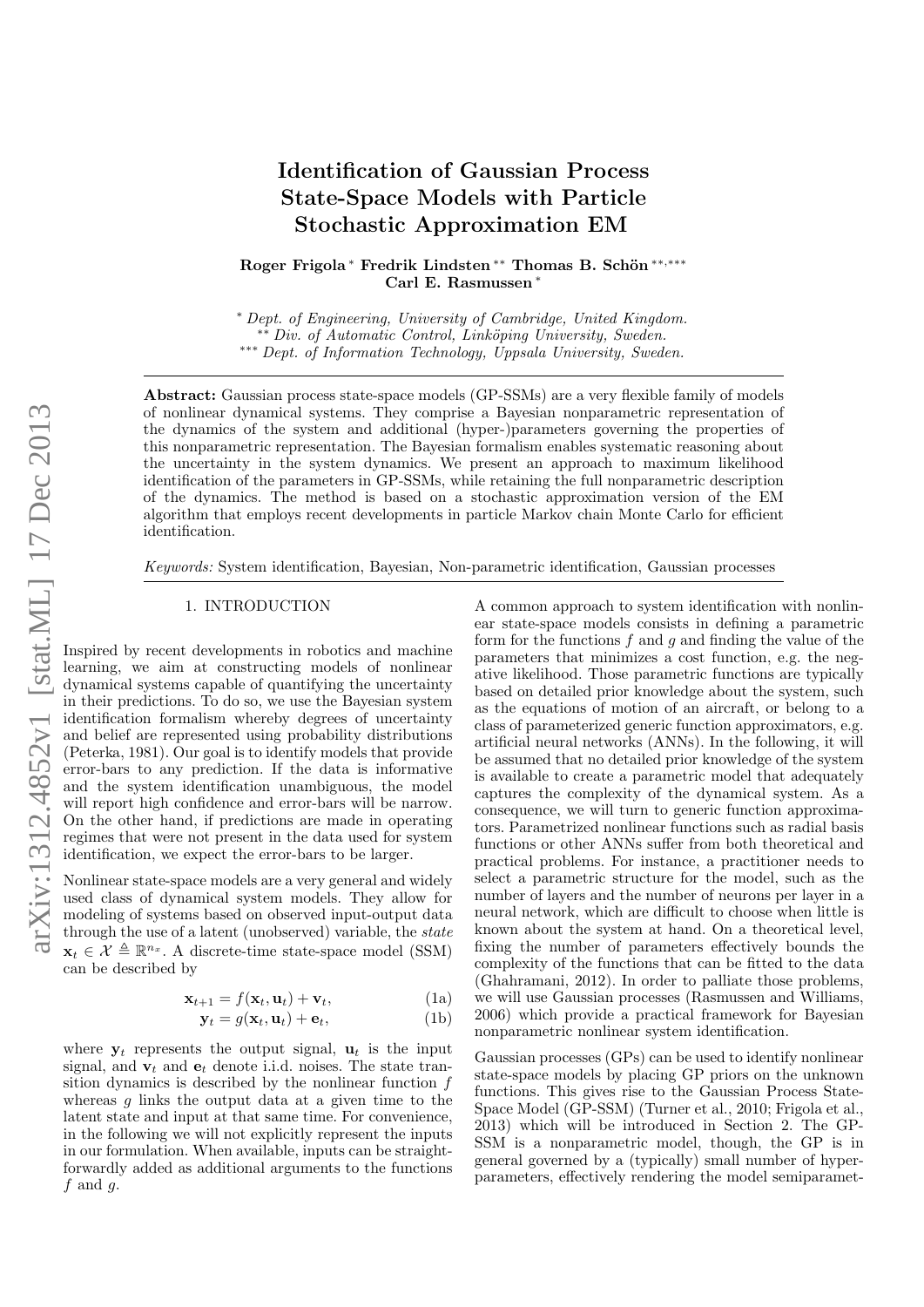ric. In this work, the hyper-parameters of the model will be estimated by maximum likelihood, while retaining the full nonparametric richness of the system model. This is accomplished by analytically marginalizing out the nonparametric part of the model and using the particle stochastic approximation EM (PSAEM) algorithm by Lindsten (2013) for estimating the parameters.

Prior work on GP-SSMs includes (Turner et al., 2010), which presented an approach to maximum likelihood estimation in GP-SSMs based on analytical approximations and the parameterization of GPs with a pseudo data set. Ko and Fox (2011) proposed an algorithm to learn (i.e. identify) GP-SSMs based on observed data which also used weak labels of the unobserved state trajectory. Frigola et al. (2013) proposed the use of particle Markov chain Monte Carlo to provide a fully Bayesian solution to the identification of GP-SSMs that did not need a pseudo data set or weak labels about unobserved states. However, the fully Bayesian solution requires priors on the model parameters which are unnecessary when seeking a maximum likelihood solution. Approaches for filtering and smoothing using already identified GP-SSMs have also been developed (Deisenroth et al., 2012; Deisenroth and Mohamed, 2012).

## 2. GAUSSIAN PROCESS STATE-SPACE MODELS

#### 2.1 Gaussian Processes

Whenever there is an unknown function, GPs allow us to perform Bayesian inference directly in the space of functions rather than having to define a parameterized family of functions and perform inference in its parameter space. GPs can be used as priors over functions that encode vague assumptions such as smoothness or stationarity. Those assumptions are often less restrictive than postulating a parametric family of functions.

Formally, a GP is defined as a collection of random variables, any finite number of which have a joint Gaussian distribution. A GP  $f(\mathbf{x}) \in \mathbb{R}$  can be written as

$$
f(\mathbf{x}) \sim \mathcal{GP}\big(m(\mathbf{x}), k(\mathbf{x}, \mathbf{x}')\big),\tag{2}
$$

where the mean function  $m(\mathbf{x})$  and the covariance function  $k(\mathbf{x}, \mathbf{x}')$  are defined as

$$
m(\mathbf{x}) = \mathbb{E}[f(\mathbf{x})],\tag{3a}
$$

$$
k(\mathbf{x}, \mathbf{x}') = \mathbb{E}[(f(\mathbf{x}) - m(\mathbf{x}))(f(\mathbf{x}') - m(\mathbf{x}'))].
$$
 (3b)

A finite number of variables from a Gaussian process follow a jointly Gaussian distribution

$$
\begin{bmatrix} f(\mathbf{x}_1) \\ f(\mathbf{x}_2) \\ \vdots \end{bmatrix} \sim \mathcal{N} \left( \begin{bmatrix} m(\mathbf{x}_1) \\ m(\mathbf{x}_2) \\ \vdots \end{bmatrix}, \begin{bmatrix} k(\mathbf{x}_1, \mathbf{x}_1) & k(\mathbf{x}_1, \mathbf{x}_2) \\ k(\mathbf{x}_2, \mathbf{x}_1) & k(\mathbf{x}_2, \mathbf{x}_2) \\ \vdots & \vdots \end{bmatrix} \right)_{(4)}
$$

We refer the reader to (Rasmussen and Williams, 2006) for a thorough exposition of GPs.

#### 2.2 Gaussian Process State-Space Models

In this article we will focus on problems where there is very little information about the nature of the state transition function  $f(\mathbf{x}_t)$  and a GP is used to model it. However, we will consider that more information is available about  $q(\mathbf{x}_t)$  and hence it will be modeled by a parametric function. This is reasonable in many cases where the mapping from states to observations is known, at least up to some parameters.

The generative probabilistic model for the GP-SSM is fully specified by

$$
\mathbf{f}_{t+1} \mid \mathbf{x}_t \sim \mathcal{GP}\big(m_{\boldsymbol{\theta}_{\mathbf{x}}}(\mathbf{x}_t), k_{\boldsymbol{\theta}_{\mathbf{x}}}(\mathbf{x}_t, \mathbf{x}'_t)\big), \qquad (5a)
$$

$$
\mathbf{x}_{t+1} \mid \mathbf{f}_{t+1} \sim \mathcal{N}(\mathbf{x}_{t+1} \mid \mathbf{f}_{t+1}, \mathbf{Q}), \tag{5b}
$$

$$
\mathbf{y}_t \mid \mathbf{x}_t \sim p(\mathbf{y}_t \mid \mathbf{x}_t, \boldsymbol{\theta}_\mathbf{y}), \tag{5c}
$$

where  $f_{t+1} = f(\mathbf{x}_t)$  is the value taken by the state  $x_{t+1}$  after passing through the transition function, but before the application of process noise  $v_{t+1}$ . The Gaussian process in (5a) describes the prior distribution over the transition function. The GP is fully specified by its mean function  $m_{\theta_{\mathbf{x}}}(x)$  and its covariance function  $k_{\theta_{\mathbf{x}}}(x_t, x_t)$ , which are parameterized by the vector of hyper-parameters  $\theta_{\rm x}$ . Equation (5b) describes the addition of process noise following a zero-mean Gaussian distribution of covariance Q. We will place no restrictions on the likelihood distribution (5c) which will be parameterized by a finitedimensional vector  $\theta_{y}$ . For notational convenience we group all the (hyper-)parameters into a single vector  $\theta =$  $\{\boldsymbol{\theta}_{\mathbf{x}}, \boldsymbol{\theta}_{\mathbf{y}}, \mathbf{Q}\}.$ 

#### 3. MAXIMUM LIKELIHOOD IN THE GP-SSM

Maximum likelihood (ML) is a widely used frequentist estimator of the parameters in a statistical model. The ML estimator  $\hat{\boldsymbol{\theta}}^{\text{ML}}$  is defined as the value of the parameters that makes the available observations  $y_{0:T}$  as likely as possible according ot,

$$
\widehat{\boldsymbol{\theta}}^{\text{ML}} = \underset{\boldsymbol{\theta}}{\text{arg max}} \ p(\mathbf{y}_{0:T} \mid \boldsymbol{\theta}). \tag{6}
$$

The GP-SSM has two types of latent variables that need to be marginalized (integrated out) in order to compute the likelihood

$$
p(\mathbf{y}_{0:T} | \boldsymbol{\theta}) = \int p(\mathbf{y}_{0:T}, \mathbf{x}_{0:T}, \mathbf{f}_{1:T} | \boldsymbol{\theta}) d\mathbf{x}_{0:T} df_{1:T}
$$

$$
= \int p(\mathbf{y}_{0:T} | \mathbf{x}_{0:T}, \boldsymbol{\theta}) \left( \int p(\mathbf{x}_{0:T}, \mathbf{f}_{1:T} | \boldsymbol{\theta}) df_{1:T} \right) d\mathbf{x}_{0:T}.
$$
(7)

Following results from Frigola et al. (2013), the latent variables  $f_{1:T}$  can be marginalized analytically. This is equivalent to integrating out the uncertainty in the unknown function  $f$  and working directly with a prior over the state trajectories  $p(\mathbf{x}_{0:T} | \boldsymbol{\theta})$  that encodes the assumptions (e.g. smoothness) of  $f$  specified in (5a). The prior over trajectories can be factorized as

$$
p(\mathbf{x}_{0:T} | \boldsymbol{\theta}) = p(\mathbf{x}_0 | \boldsymbol{\theta}) \prod_{t=1}^T p(\mathbf{x}_t | \boldsymbol{\theta}, \mathbf{x}_{0:t-1}).
$$
 (8)

Using standard expressions for GP prediction, the one-step predictive density is given by

 $p(\mathbf{x}_t | \boldsymbol{\theta}, \mathbf{x}_{0:t-1}) = \mathcal{N}(\mathbf{x}_t | \boldsymbol{\mu}_t(\mathbf{x}_{0:t-1}), \boldsymbol{\Sigma}_t(\mathbf{x}_{0:t-1})),$  (9a) where

$$
\boldsymbol{\mu}_{t}(\mathbf{x}_{0:t-1}) = \mathbf{m}_{t-1} + \mathbf{K}_{t-1,0:t-2} \widetilde{\mathbf{K}}_{0:t-2}^{-1} (\mathbf{x}_{1:t-1} - \mathbf{m}_{0:t-2}),
$$
\n(9b)

$$
\Sigma_t(\mathbf{x}_{0:t-1}) = \widetilde{\mathbf{K}}_{t-1} - \mathbf{K}_{t-1,0:t-2} \widetilde{\mathbf{K}}_{0:t-2}^{-1} \mathbf{K}_{t-1,0:t-2}^\top, \qquad (9c)
$$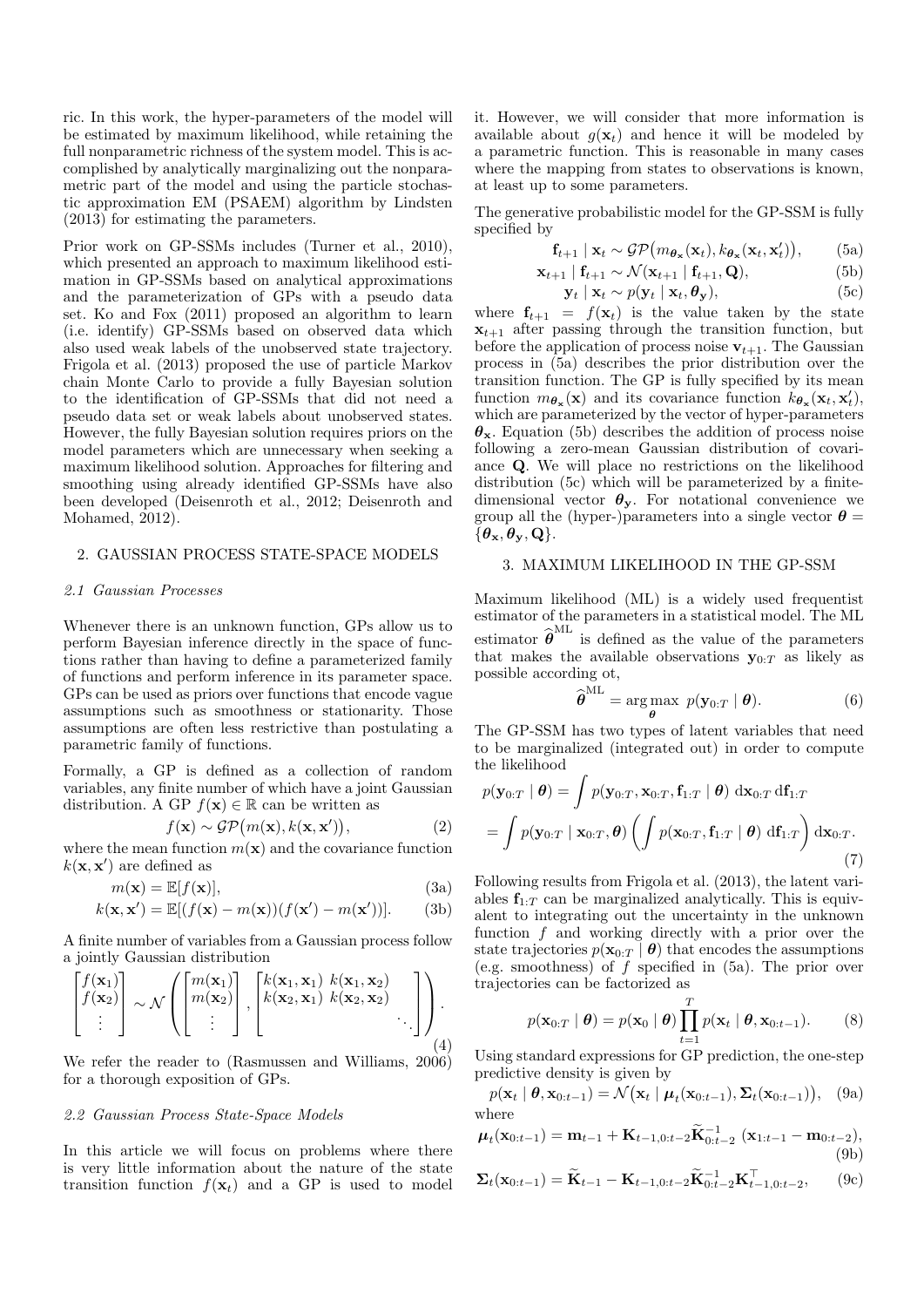for  $t \geq 2$  and  $\mu_1(\mathbf{x}_0) = \mathbf{m}_0$ ,  $\Sigma_1(\mathbf{x}_0) = \mathbf{K}_0$ . Here we have defined the mean vector  $\mathbf{m}_{0:t-1} \triangleq \left[m(\mathbf{x}_0)^\top \; \dots \; m(\mathbf{x}_{t-1})^\top \right]^\top$ and the  $(n_x t) \times (n_x t)$  positive definite matrix  $\mathbf{K}_{0:t-1}$  with block entries  $[\mathbf{K}_{0:t-1}]_{i,j} = k(\mathbf{x}_{i-1}, \mathbf{x}_{j-1})$ . These matrices use two sets of indices, as in  $\mathbf{K}_{t-1,0:t-2}$ , to refer to the off-diagonal blocks of  $\mathbf{K}_{0:t-1}$ . We also define  $\mathbf{K}_{0:t-1}$  =  $\mathbf{K}_{0:t-1} + \mathbf{I}_t \otimes \mathbf{Q}$ , where ⊗ denotes the Kronecker product.

Using (8) we can thus write the likelihood (7) as

$$
p(\mathbf{y}_{0:T} | \boldsymbol{\theta}) = \int p(\mathbf{y}_{0:T} | \mathbf{x}_{0:T}, \boldsymbol{\theta}) p(\mathbf{x}_{0:T} | \boldsymbol{\theta}) d\mathbf{x}_{0:T}.
$$
 (10)

The integration with respect to  $\mathbf{x}_0$ . The not analytically tractable. This difficulty will be addressed in the subsequent section.

A GP-SSM can be seen as a hierarchical probabilistic model which describes a prior over the latent state trajectories  $p(\mathbf{x}_{0:T} | \boldsymbol{\theta}_{\mathbf{x}}, \mathbf{Q})$  and links this prior with the observed data via the likelihood  $p(\mathbf{y}_t | \mathbf{x}_t, \boldsymbol{\theta}_\mathbf{y})$ . Direct application of maximum likelihood on  $p(\mathbf{y}_t | \mathbf{x}_t, \boldsymbol{\theta}_\mathbf{y})$  to obtain estimates of the state trajectory and likelihood parameters would invariably result in over-fitting. However, by introducing a prior on the state trajectories  $1$  and marginalizing them as in (10), we obtain the so-called marginal likelihood. Maximization of the marginal likelihood with respect to the parameters results in a procedure known as type II maximum likelihood or empirical Bayes (Bishop, 2006). Empirical Bayes reduces the risk of over-fitting since it automatically incorporates a trade-off between model fit and model complexity, a property often known as Bayesian Occam's razor (Ghahramani, 2012).

# 4. PARTICLE STOCHASTIC APPROXIMATION EM

As pointed out above, direct evaluation of the likelihood (10) is not possible for a GP-SSM. However, by viewing the latent states  $\mathbf{x}_0$ . T as missing data, we are able to evaluate the complete data log-likelihood

$$
\log p(\mathbf{y}_{0:T}, \mathbf{x}_{0:T} | \boldsymbol{\theta}) = \log p(\mathbf{y}_{0:T} | \mathbf{x}_{0:T}, \boldsymbol{\theta}) + \log p(\mathbf{x}_{0:T} | \boldsymbol{\theta}),
$$
\n(11)

by using (5c) and (9). We therefore turn to the Expectation Maximization (EM) algorithm (Dempster et al., 1977). The EM algorithm uses (11) to construct a surrogate cost function for the ML problem, defined as

$$
Q(\boldsymbol{\theta}, \boldsymbol{\theta}') = \mathbb{E}_{\boldsymbol{\theta}'}[\log p(\mathbf{y}_{0:T}, \mathbf{x}_{0:T} | \boldsymbol{\theta}) | y_{0:T}]
$$
  
= 
$$
\int \log p(\mathbf{y}_{0:T}, \mathbf{x}_{0:T} | \boldsymbol{\theta}) p(\mathbf{x}_{0:T} | \mathbf{y}_{0:T}, \boldsymbol{\theta}') d\mathbf{x}_{0:T}.
$$
 (12)

It is an iterative procedure that maximizes (10) by iterating two steps, expectation  $(E)$  and maximization  $(M)$ ,

(E) Compute 
$$
Q(\theta, \theta_{k-1})
$$
.  
(M) Compute  $\theta_k = \arg \max_{\theta} Q(\theta, \theta_{k-1})$ .

The resulting sequence  $\{\boldsymbol{\theta}_k\}_{k\geq 0}$  will, under weak assumptions, converge to a stationary point of the likelihood  $p(\mathbf{y}_{0:T} | \boldsymbol{\theta}).$ 

To implement the above procedure we need to compute the integral in (12), which in general is not computationally tractable for a GP-SSM. To deal with this difficulty, we employ a Monte-Carlo-based implementation of the EM algorithm, referred to as PSAEM (Lindsten, 2013). This procedure is a combination of stochastic approximation EM (SAEM) (Delyon et al., 1999) and particle Markov chain Monte Carlo (PMCMC) (Andrieu et al., 2010; Lindsten et al., 2012). As illustrated by Lindsten (2013), PSAEM is a competitive alternative to particle-smoothing-based EM algorithms (e.g. (Schön et al., 2011; Olsson et al., 2008)), as it enjoys better convergence properties and has a much lower computational cost. The method maintains a stochastic approximation of the auxiliary quantity (12),  $Q_k(\theta) \approx Q(\theta, \theta_{k-1})$ . This approximation is updated according to

$$
\widehat{Q}_k(\boldsymbol{\theta}) = (1 - \gamma_k)\widehat{Q}_{k-1}(\boldsymbol{\theta}) + \gamma_k \log p(\mathbf{y}_{0:T}, \mathbf{x}_{0:T}[k] | \boldsymbol{\theta}).
$$
\n(13)

Here,  $\{\gamma_k\}_{k\geq 0}$  is a sequence of step sizes, satisfying the usual stochastic approximation conditions:  $\sum_{k} \gamma_k = \infty$ and  $\sum_{k} \gamma_k^2 < \infty$ . A typical choice is to take  $\gamma_k = k^{-p}$  with  $p \in ]0.5, 1]$ , where a smaller value of p gives a more rapid convergence at the cost of higher variance. In the vanilla SAEM algorithm,  $\mathbf{x}_{0:T}[k]$  is a draw from the smoothing distribution  $p(\mathbf{x}_{0:T} | \mathbf{y}_{0:T}, \boldsymbol{\theta}_{k-1})$ . In this setting, Delyon et al. (1999) show that using the stochastic approximation (13) instead of (12) in the EM algorithm results in a valid method, i.e.  $\{\boldsymbol{\theta}_k\}_{k\geq 0}$  will still converge to a maximizer of  $p(\mathbf{y}_{0:T} | \boldsymbol{\theta}).$ 

The PSAEM algorithm is an extension of SAEM, which is useful when it is not possible to sample directly from the joint smoothing distribution. This is indeed the case in our setting. Instead of sampling from the smoothing distribution, the sample trajectory  $\mathbf{x}_{0:T}[k]$  in (13) may be drawn from an ergodic Markov kernel, leaving the smoothing distribution invariant. Under suitable conditions on the kernel, this will not violate the validity of SAEM; see (Andrieu and Vihola, 2011; Andrieu et al., 2005).

In PSAEM, this Markov kernel on the space of trajectories, denoted as  $P_{\theta}^{N}(\mathbf{x}_{0:T}^{\star} | \mathbf{x}_{0:T}^{\prime}),$  is constructed using PMCMC theory. In particular, we use the method by Lindsten et al. (2012), particle Gibbs with ancestor sampling (PGAS). We have previously used PGAS for Bayesian identification of GP-SSMs (Frigola et al., 2013). PGAS is a sequential Monte Carlo method, akin to a standard particle filter (see e.g. (Doucet and Johansen, 2011; Gustafsson, 2010)), but with the difference that one particle at each time point is specified a priori. These reference states, denoted as  $\mathbf{x}'_{0:T}$ , can be thought of as guiding the particles of the particle filter to the "correct" regions of the state-space. More formally, as shown by Lindsten et al. (2012), PGAS defines a Markov kernel which leaves the joint smoothing distribution invariant, i.e. for any  $\theta$ ,

$$
\int P_{\boldsymbol{\theta}}^{N}(\mathbf{x}_{0:T}^{\star} \mid \mathbf{x}_{0:T}^{\prime}) p(\mathbf{x}_{0:T}^{\prime} \mid \mathbf{y}_{0:T}, \boldsymbol{\theta}) \mathrm{d}\mathbf{x}_{0:T}^{\prime} = p(\mathbf{x}_{0:T}^{\star} \mid \mathbf{y}_{0:T}, \boldsymbol{\theta}).
$$
\n(14)

r

The PGAS kernel is indexed by N, which is the number of particles used in the underlying particle filter. Note in particular that the desired property (14) holds for any  $N \geq 1$ , i.e. the number of particles only affects the mixing of the Markov kernel. A larger  $N$  implies faster mixing, which in turn results in better approximations of the auxiliary quantity (13). However, it has been experienced in practice

<sup>1</sup> A prior over the state trajectories is not an exclusive feature of GP-SSMs. Linear-Gaussian state-space models, for instance, also describe a prior distribution over state trajectories:  $p(\mathbf{x}_{1:T} | \mathbf{x}_{1:T})$  $\mathbf{A}, \mathbf{B}, \mathbf{O}, \mathbf{x}_0$ .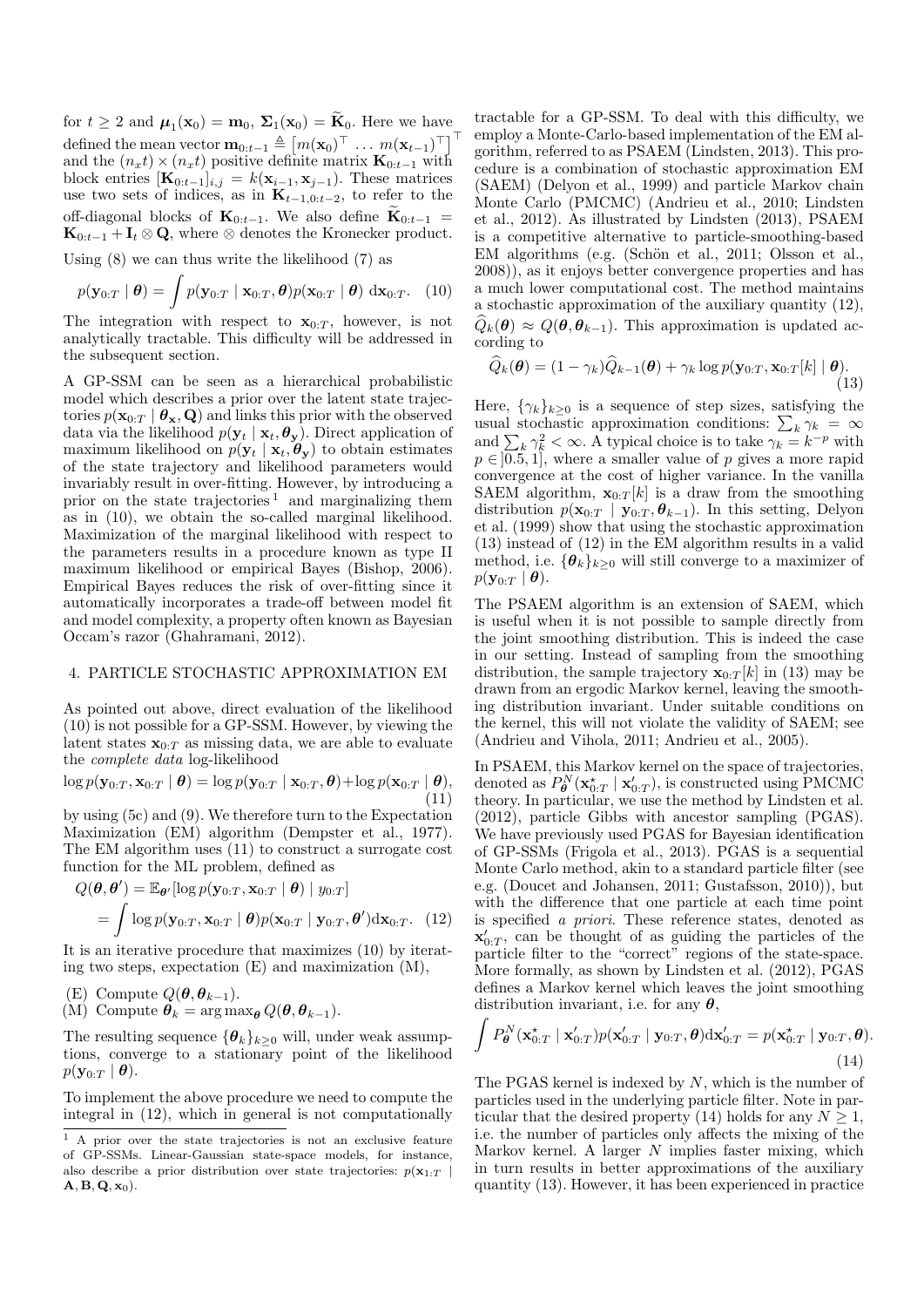that the correlation between consecutive trajectories drops of quickly as N increases (Lindsten et al., 2012; Lindsten and Schön, 2013), and for many models a moderate  $N$ (e.g. in the range 5–20) is enough to get a rapidly mixing kernel. We refer to (Lindsten, 2013; Lindsten et al., 2012) for details. We conclude by noting that it is possible to generate a sample  $\mathbf{x}_{0:T}[k] \sim P_{\boldsymbol{\theta}[k-1]}^N(\cdot \mid \mathbf{x}_{0:T}[k-1])$  by running a particle-filter-like algorithm. This method is given as Algorithm 1 in (Lindsten et al., 2012) and is described specifically for GP-SSMs in Section 3 of (Frigola et al., 2013).

Next, we address the M-step of the EM algorithm. Maximizing the quantity (13) will typically not be possible in closed form. Instead, we make use of a numerical optimization routine implementing a quasi-Newton method (BFGS). Using (11), the gradient of the complete data log-likelihood can be written as

$$
\frac{\partial}{\partial \boldsymbol{\theta}} \log p(\mathbf{y}_{0:T}, \mathbf{x}_{0:T} | \boldsymbol{\theta}) = \sum_{t=0}^{T} \frac{\partial}{\partial \boldsymbol{\theta}} \log p(\mathbf{y}_t | \mathbf{x}_t, \boldsymbol{\theta}) + \sum_{t=1}^{T} \frac{\partial}{\partial \boldsymbol{\theta}} \log p(\mathbf{x}_t | \mathbf{x}_{0:t-1}, \boldsymbol{\theta}) + \frac{\partial}{\partial \boldsymbol{\theta}} \log p(\mathbf{x}_0 | \boldsymbol{\theta}), (15)
$$

where the individual terms can be computed using (5c) and (9), respectively. The resulting PSAEM algorithm for learning of GP-SSMs is summarized in Algorithm 1.

# Algorithm 1 PSAEM for GP-SSMs

- (1) Set  $\theta_0$  and  $\mathbf{x}_{0:T}[0]$  arbitrarily. Set  $\widehat{Q}_0(\boldsymbol{\theta}) \equiv 0$ .
- $(2)$  For  $k \geq 1$ :
	- (a) Simulate  $\mathbf{x}_{0:T}[k] \sim P_{\boldsymbol{\theta}[k-1]}^N(\cdot \mid \mathbf{x}_{0:T}[k-1])$  (run Algorithm 1 in (Lindsten et al., 2012) and set  $\mathbf{x}_{0:T}[k]$  to one of the particle trajectories with probabilities given by their importance weights).
	- (b) Update  $\widehat{Q}_k(\boldsymbol{\theta})$  according to (13).
	- (c) Compute  $\boldsymbol{\theta}_k = \arg \max_{\boldsymbol{\theta}} \widehat{Q}_k(\boldsymbol{\theta}).$

A particular feature of the proposed approach is that it performs smoothing even when the state transition function is not yet explicitly defined. Once samples from the smoothing distribution have been obtained it is then possible to analytically describe the state transition probability density (see (Frigola et al., 2013) for details). This contrasts with the standard procedure where the smoothing distribution is found using a given state transition density.

### 5. EXPERIMENTAL RESULTS

In this section we present the results of applying PSAEM to identify various dynamical systems.

### 5.1 Identification of a Linear System

Although GP-SSMs are particularly suited to nonlinear system identification, we start by illustrating their behavior when identifying the following linear system

$$
\mathbf{x}_{t+1} = 0.8 \mathbf{x}_t + 3 \mathbf{u}_t + \mathbf{v}_t, \quad \mathbf{v}_t \sim \mathcal{N}(0, 1.5), \quad \text{(16a)}
$$
\n
$$
\mathbf{y}_t = 2 \mathbf{x}_t + \mathbf{e}_t, \quad \mathbf{e}_t \sim \mathcal{N}(0, 1.5), \quad \text{(16b)}
$$

excited by a periodic input. The GP-SSM can model this linear system by using a linear covariance function for the GP. This covariance function imposes, in a somehow



Fig. 1. Convergence of parameters when learning a linear system using a linear covariance function.



Fig. 2. Linear dynamical system learned using a GP-SSM with linear covariance function. Predictions (a) on training data, and (b) on test data (see text for more details).

indirect fashion, that the state-transition function in (16a) must be linear. A GP-SSM with linear covariance function is formally equivalent to a linear state-space model where a Gaussian prior is placed over the, unknown to us, parameters  $(A = 0.8$  and  $B = 3)$  (Rasmussen and Williams, 2006, Section 2.1). The hyper-parameters of the covariance function are equivalent to the variances of a zero-mean prior over A and B. Therefore, the application of PSAEM to this particular GP-SSM can be interpreted as finding the hyper-parameters of a Gaussian prior over the parameters of the linear model that maximize the likelihood of the observed data whilst marginalizing over A and B. In addition, the likelihood will be simultaneously optimized with respect to the process noise and measurement noise variances  $(q \text{ and } r \text{ respectively}).$ 

Figure 1 shows the convergence of the GP hyperparameters  $(l_x \text{ and } l_y)$  and noise parameters with respect to the PSAEM iteration. In order to judge the quality of the learned GP-SSM we evaluate its predictive performance on the data set used for learning (training set) and on an independent data set generated from the same dynamical system (test set). The GP-SSM can make probabilistic predictions which report the uncertainty arising from the fact that only a finite amount of data is observed.

Figure 2 displays the predicted value of  $\mathbf{f}_{t+1}-\mathbf{x}_t$  versus the true value. Recall that  $f_{t+1} - x_t$  is equivalent to the step taken by the state in one single transition before process noise is added:  $f(\mathbf{x}_t, \mathbf{u}_t) - \mathbf{x}_t$ . One standard deviation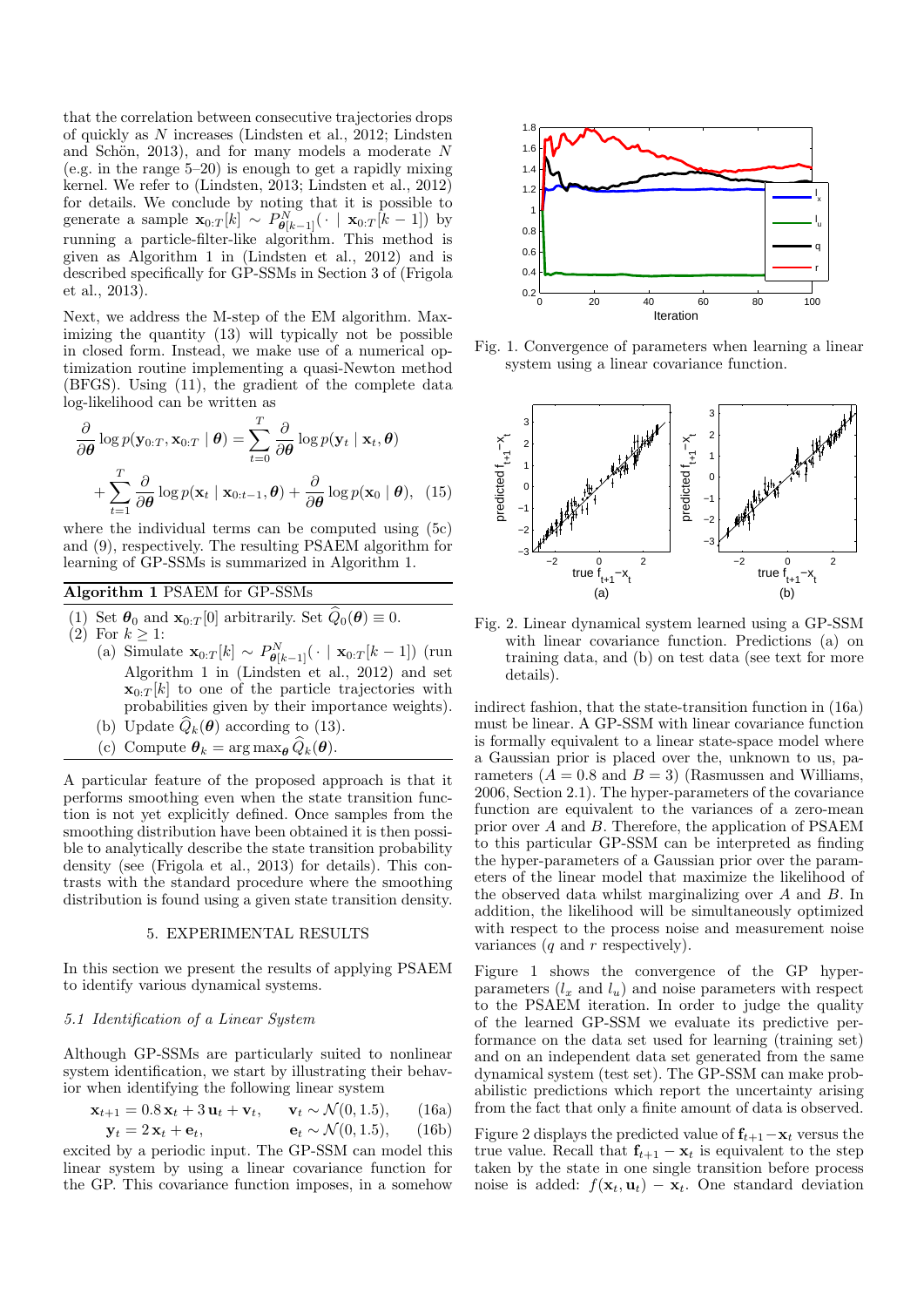

Fig. 3. Convergence of parameters when learning a linear system using a squared exponential covariance function.



Fig. 4. Linear dynamical system learned using a GP-SSM with squared exponential covariance function. Predictions (a) on training data, and (b) on test data.

error bars from the predictive distribution have also been plotted. Perfect predictions would lie on the unit slope line. We note that although the predictions are not perfect, error-bars tend to be large in predictions that are far from the true value and narrower for predictions that are closer to the truth. This is the desired outcome since the goal of the GP-SSM is to represent the uncertainty in its predictions.

We now move into a scenario in which the data is still generated by the linear dynamical system in (16) but we pretend that we are not aware of its linearity. In this case, a covariance function able to model nonlinear transition functions is a judicious choice. We use the squared exponential covariance function which imposes the assumption that the state transition function is smooth and infinitely differentiable (Rasmussen and Williams, 2006). Figure 3 shows, for a PSAEM run, the convergence of the covariance function hyper-parameters (length-scales  $\lambda_x$  and  $\lambda_y$  and signal variance  $\sigma_f$ ) and also the convergence of the noise parameters.

The predictive performance on training data and independent test data is presented in Figure 4. Interestingly, in the panel corresponding to training data (a), there is particularly poor prediction that largely underestimates the value of the state transition. However, the variance for this prediction is very high which indicates that the identified model has little confidence in it. In this particular case,



Fig. 5. Nonlinear dynamical system with one state and one input. The black mesh represents the ground truth dynamics function and the colored surface is the mean of the identified function. Color is proportional to the standard deviation of the identified function (red represents high uncertainty and blue low uncertainty).



Fig. 6. State trajectory from a test data set (solid black line). One step ahead predictions made with the identified model are depicted by a dashed line (mean) and a colored interval at  $\pm 1$  standard deviation (including process noise).

the mean of the prediction is 2.5 standard deviations away from the true value of the state transition.

# 5.2 Identification of a Nonlinear System

GP-SSMs are particularly powerful for nonlinear system identification when it is not possible to create a parametric model of the system based on detailed knowledge about its dynamics. To illustrate this capability of GP-SSMs we consider the nonlinear dynamical system

$$
\mathbf{x}_{t+1} = a\mathbf{x}_t + b\frac{\mathbf{x}_t}{1 + \mathbf{x}_t^2} + c\mathbf{u}_t + \mathbf{v}_t, \quad \mathbf{v}_t \sim \mathcal{N}(0, q), \tag{17a}
$$

$$
\mathbf{y}_t = d\mathbf{x}_t^2 + \mathbf{e}_t, \qquad \mathbf{e}_t \sim \mathcal{N}(0, r), \tag{17b}
$$

with parameters  $(a, b, c, d, q, r) = (0.5, 25, 8, 0.05, 10, 1)$ and a known input  $\mathbf{u}_t = \cos(1.2(t+1))$ . One of the challenging properties of this system is that the quadratic measurement function (17b) tends to induce a bimodal distribution in the marginal smoothing distribution. For instance, if we were to consider only one measurement in isolation and  $r = 0$  we would have  $\mathbf{x}_t = \pm \sqrt{\frac{\mathbf{y}_t}{d}}$ . Moreover,